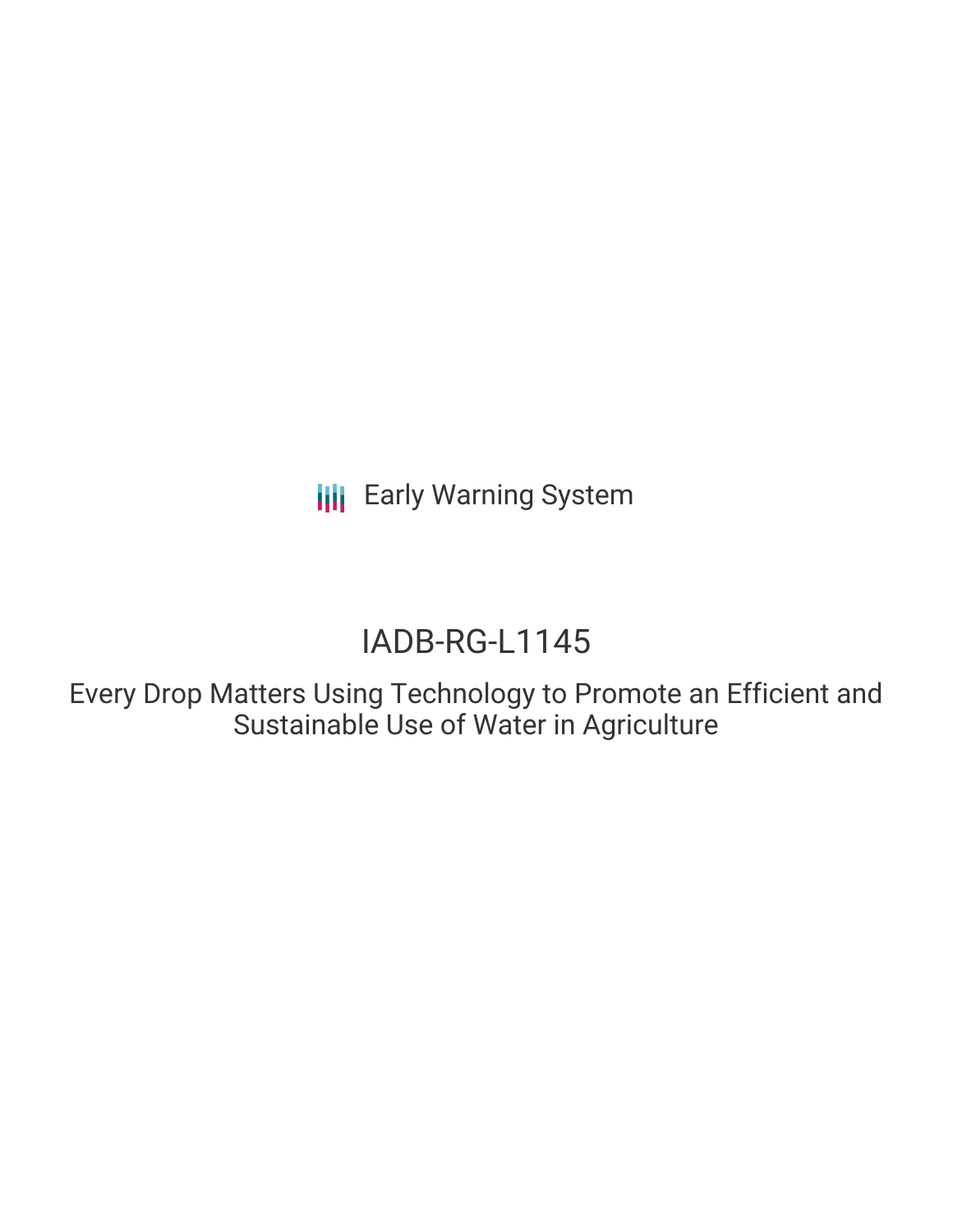

## Early Warning System

Every Drop Matters Using Technology to Promote an Efficient and Sustainable Use of Water in Agriculture

### **Quick Facts**

| <b>Countries</b>               | Argentina                              |
|--------------------------------|----------------------------------------|
| <b>Financial Institutions</b>  | Inter-American Development Bank (IADB) |
| <b>Status</b>                  | Active                                 |
| <b>Bank Risk Rating</b>        | C                                      |
| <b>Voting Date</b>             | 2020-07-31                             |
| <b>Borrower</b>                | Kilimo                                 |
| <b>Sectors</b>                 | Agriculture and Forestry               |
| <b>Investment Type(s)</b>      | Loan                                   |
| <b>Investment Amount (USD)</b> | $$0.30$ million                        |
| <b>Project Cost (USD)</b>      | $$0.50$ million                        |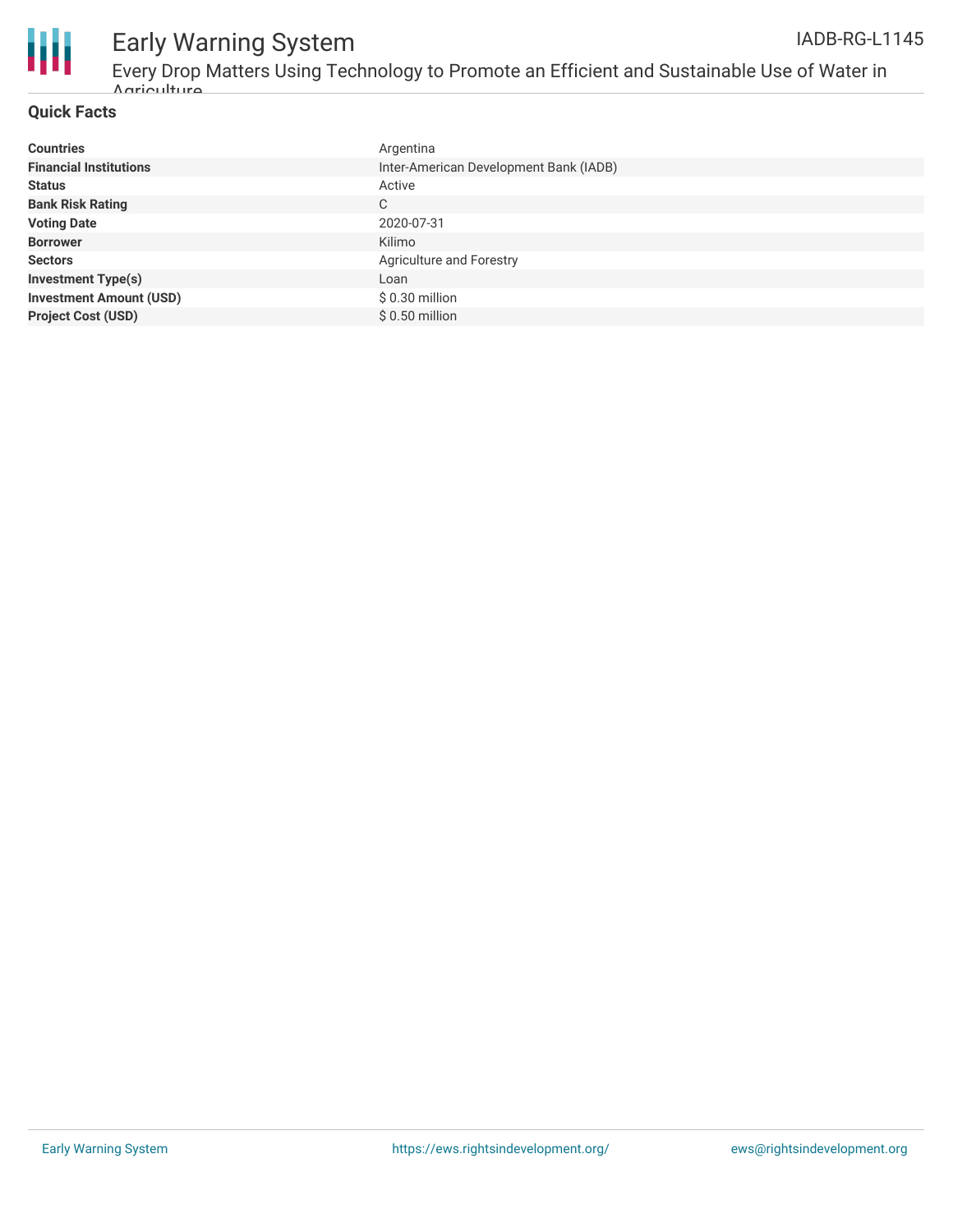

### **Project Description**

Support Kilimo, an agtech early stage company based in Argentina and regional operations, to expand their AI-based solution that provides irrigation recommendations by using satellite and weather based data in order to improve water efficiency and crop yields for farmers.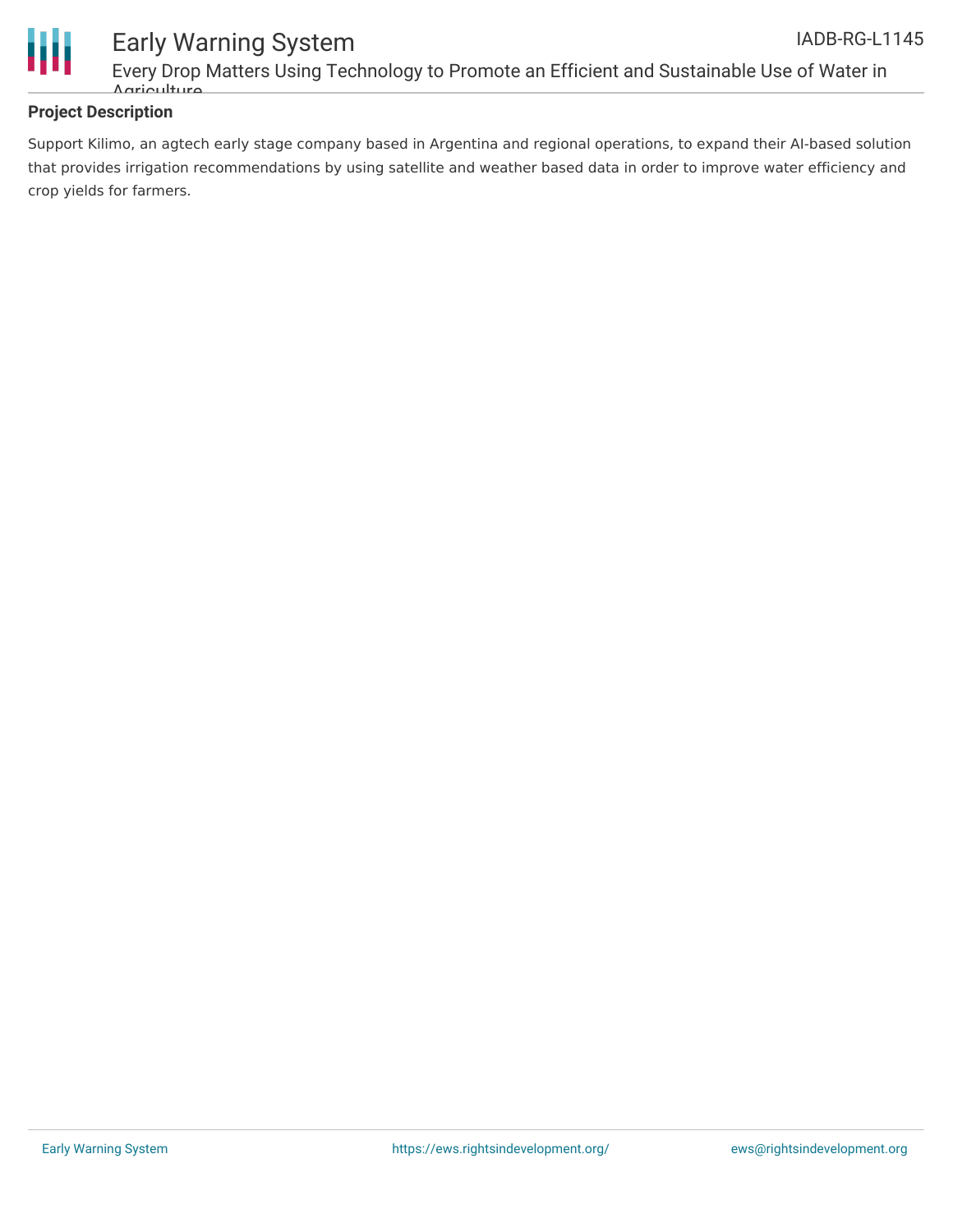

### Early Warning System

### **Investment Description**

Agriculture

• Inter-American Development Bank (IADB)